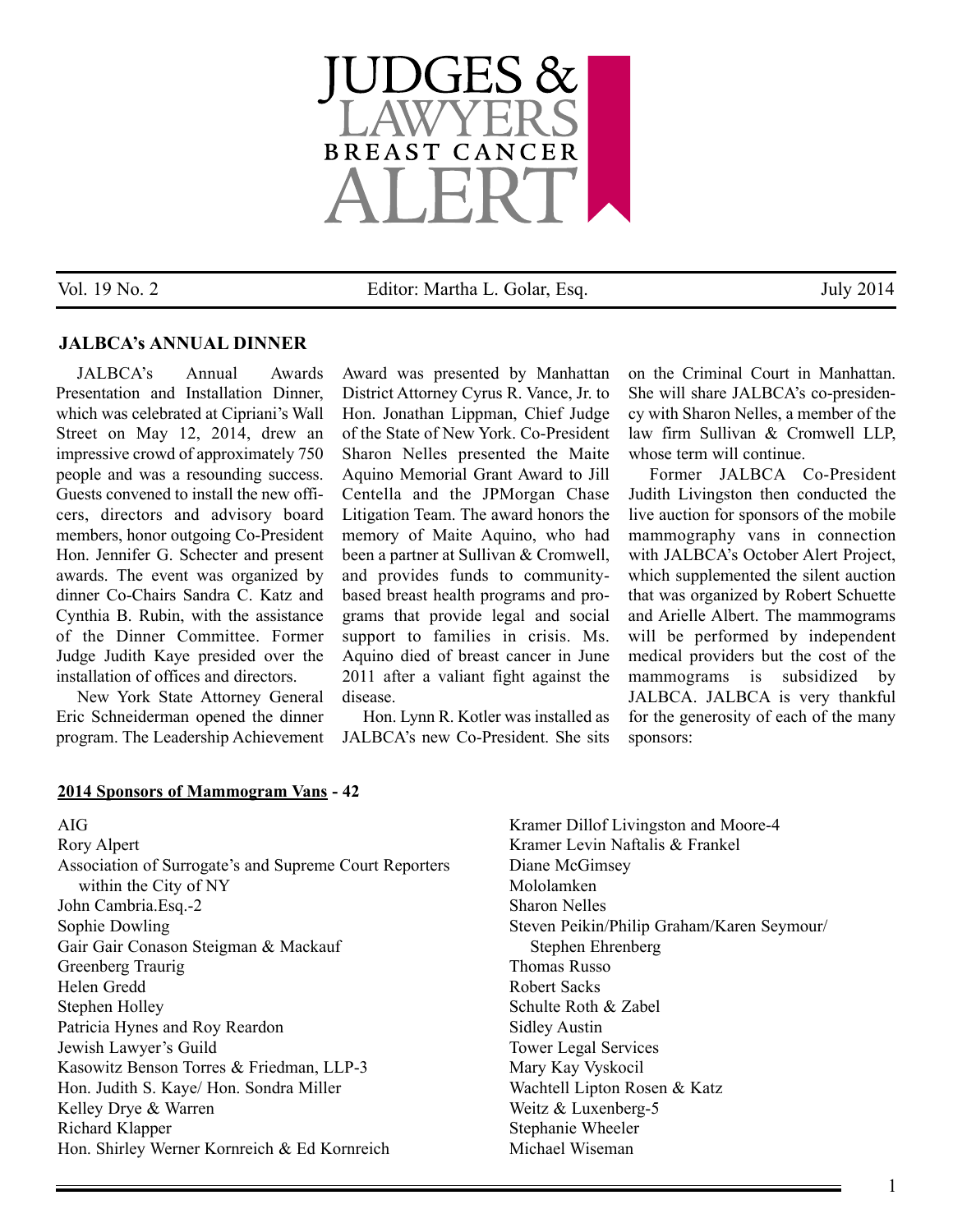### **INCOMING JALBCA OFFICERS**

At its annual dinner, JALBCA will installed and welcomed its new officers for the 2014-2015 year, as listed below. The newly elected members of the JALBCA Board and Advisory Board were also installed.

> **Presidents** Hon. Lynn Kotler Sharon L. Nelles, Esq. Vice Presidents Jacqueline Flug, Esq. Vilia B. Hayes, Esq. Hon. Lori Sattler Hon. Lisa A. Sokoloff

Secretary **Assistant Secretary** Hon. Saliann Scarpulla Sandra Lespinasse, Esq.

Treasurer Hon. William C. Thompson Assistant Treasurers Sandra C. Katz, Esq. Edward S. Kornreich, Esq.



*Hon. Helen Freedman, Hon. Sheila Abdus Salaam, Hon. Saliann Scarpulla Judith Livingston, JALBCA Mammogram Van Auctioneer*





*Hon. Jonathan Lippman, New York State Attorney General Eric Schneiderman and Roy Reardon*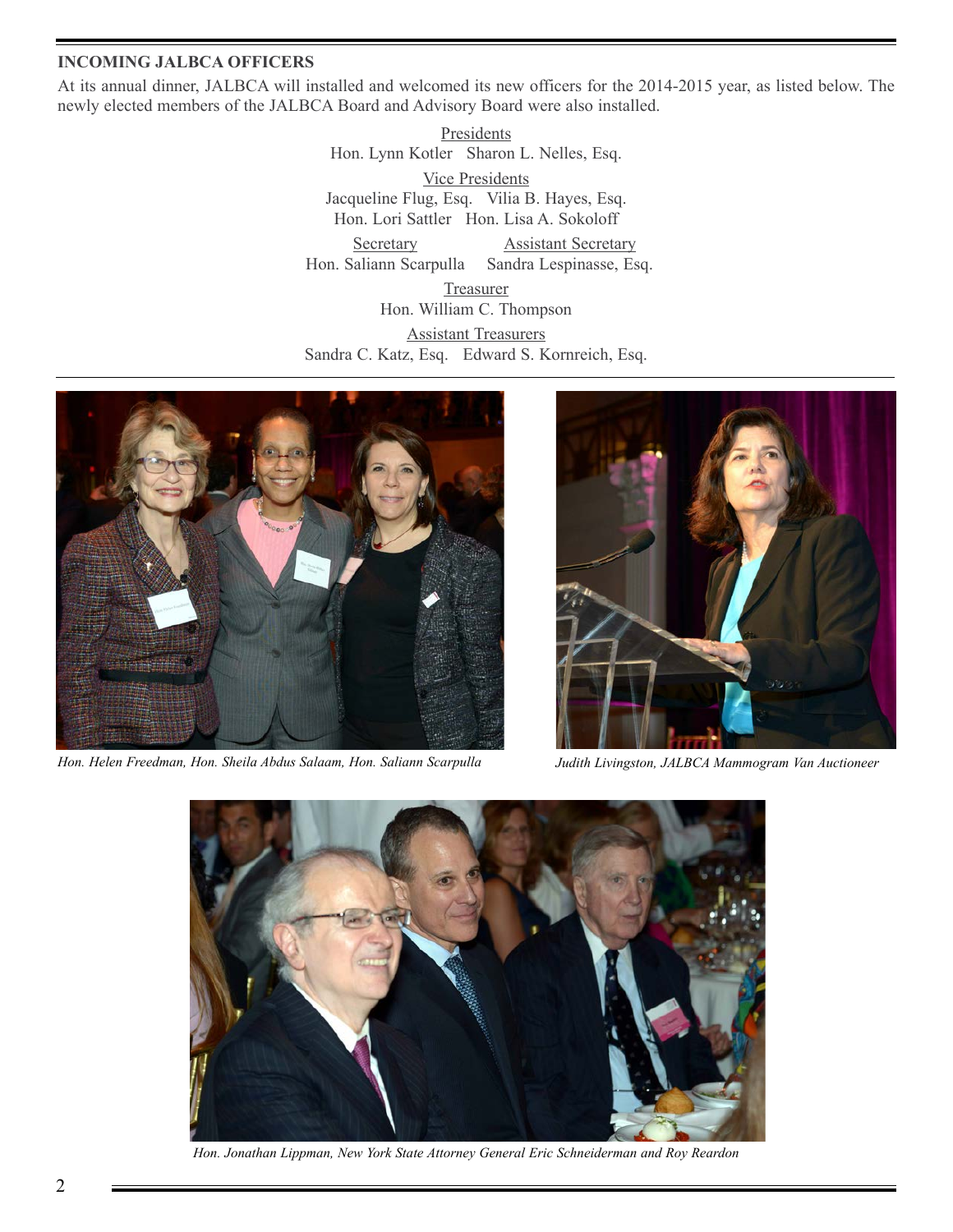

*Hon. Lynn Kotler, Sharon Nelles, JALBCA, Co-Presidents and Hon. Judith S. Kaye, JALBCA, Honorary President*

*Hon. Jonathan Lippman and Hon. Cyrus Vance*



*Honoree, Jill Centella, JP Morgan Chase and Sharon Nelles*

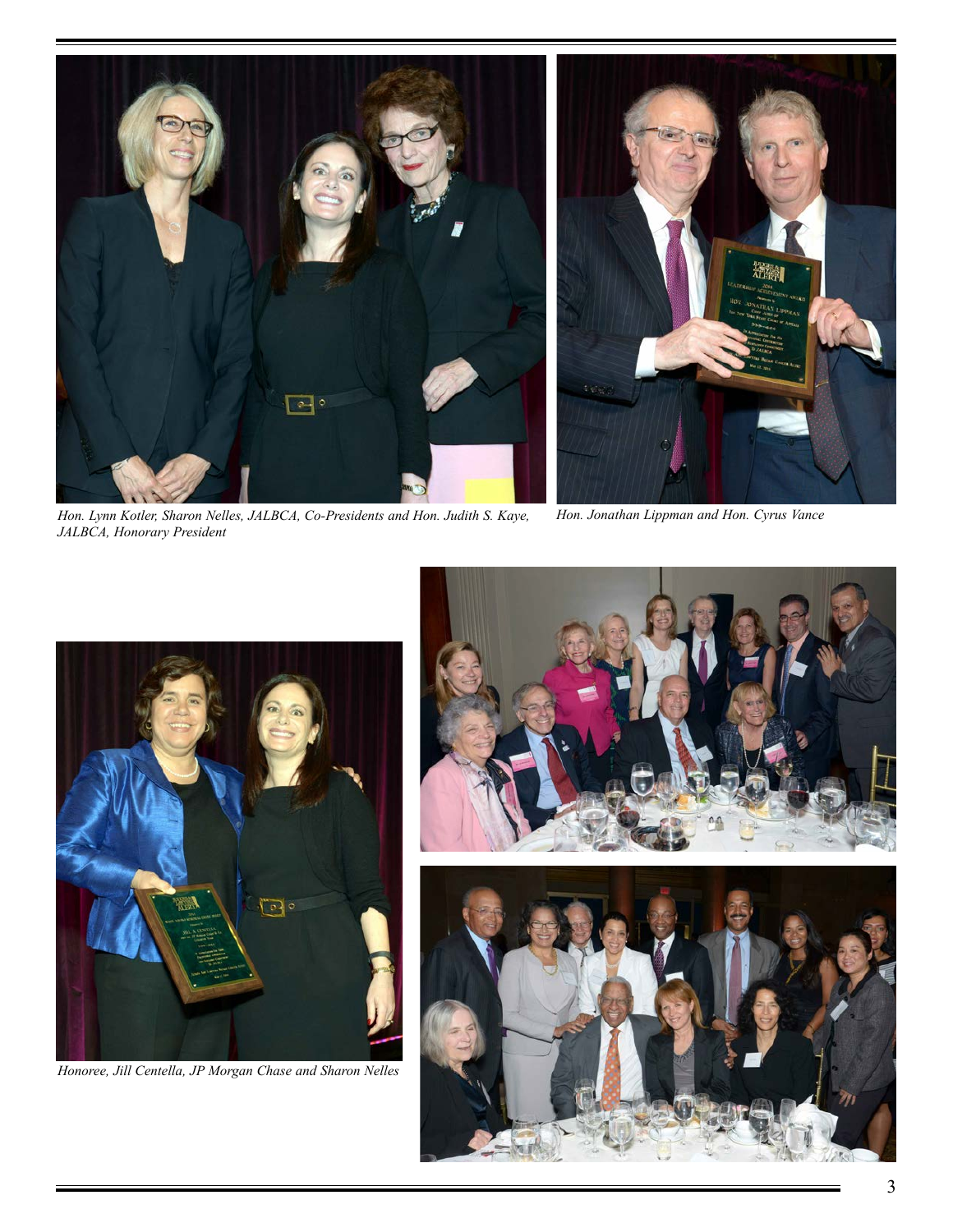## **NYS RIGHT TO EXTERNAL APPEALS** *NEWS BRIEFS* \_\_\_\_\_\_\_\_\_\_\_\_\_\_\_\_\_\_\_\_\_\_\_\_\_\_\_\_\_\_\_\_\_\_\_\_\_\_\_\_\_\_\_\_\_\_\_\_\_\_\_\_\_\_\_\_\_\_\_\_\_\_\_\_\_\_\_\_\_\_\_\_\_\_\_\_\_\_\_\_\_\_\_\_\_\_\_\_\_\_\_\_\_\_\_\_\_\_\_\_\_\_\_\_\_\_\_\_\_\_\_\_\_\_\_\_\_\_\_\_\_\_\_\_\_\_

Since 1998, health care consumers in NYS have had a right to an external appeal when their HMO or insurer (health plan) denies health care services as not medically necessary (including appropriateness, health care setting, level of care, or effectiveness of a covered benefit), experimental/investigational (including a clinical trial or rare disease treatment) or, in certain cases, out-of-network**.** The external appeal law was codified in Title I & II of Article 49 of the Insurance Law and Title I & II of Article 49 of the Public Health Law. Current external appeal regulations can be found at 11 NYCRR 410 (Regulation 166).

External appeal cases are assigned to external appeal agents that are certified by the New York State Department of Financial Services and Health Department and have a network of medical experts available to review a health plan's denial. The currently selected agents to perform this task are: Independent Medical Expert Consulting Services, Inc. (IMEDECS, formerly known as HAYES Plus, Inc.), located in Lansdale Pennsylvania, certified on June 21, 2001; Island Peer Review Organization (IPRO), located in Lake Success New York, certified on June 30, 1999; and Medical Care Management Corporation (MCMC), located in Bethesda Maryland, certified on July 2, 1999.

To obtain an external appeal, the patient/enrollee must first appeal the denial with his/her plan, or the patient and the plan must agree to waive the internal appeal process. Applications for an external appeal must be filed within 45 days of the plan's final adverse determination from the first level of appeal or from receipt of the plan's letter waiving the internal appeal process. The NYS Department of Financial Services will presume that the applicant received the final adverse determination within eight days of the date on the determination, so that one has 53 days (45 plus 8) from the date on the final adverse determination to request an external appeal. Health care providers also may request an external appeal on their own behalf to obtain payment when a health plan makes a concurrent or retrospective adverse determination denying

health care services. More information and applications are available from the Department of Financial Services or by calling 1-800-400-8882.

The last annual report of the NYS Department of Insurance health bureau on the external appeals program that is posted on the NYS Department of Financial Services website is for calendar year 2005.

### **ASCO CONFERENCE 2014**

The American Society of Clinical Oncology held its annual meeting in Chicago on May 30-June 3, 2014. Following are some of the highlights from the meeting that were particularly relevant to breast cancer.

#### Optimum Endocrine Therapy for Premenopausal Hormone-Responsive Breast Cancer; Exemestane

An analysis of two phase III clinical trials showed that exemestane, an aromatase inhibitor, may be better than tamoxifen to prevent recurrence in women with early-stage hormone receptor–positive breast cancer. The two trials were the Tamoxifen and Exemestane Trial (TEXT) and the Suppression of Ovarian Function Trial (SOFT). The trial results showed that, when exemestane was combined with ovarian function suppression (OFS) in premenopausal breast cancer patients who have hormone-sensitive disease, there was a reduction in the risk of breast cancer recurrence by 34%, compared with treatment with tamoxifen in combination with OFS. The results were presented by study author Olivia Pagani, MD, of the Oncology Institute of Southern Switzerland in Bellinzona, Switzerland. Longer-term follow-up will be needed to assess overall survival, long-term toxicities and effects on fertility. Presently, tamoxifen is the standard adjuvant therapy for women with early-stage breast cancer, and it is used to prevent recurrence in those with hormone-sensitive disease. OFS is sometimes added to a tamoxifen regimen in higher-risk patients in countries outside the United States, but the combination is seldom used in the United States. The two trials followed a total of 4,690 women. The women were randomized to either exemestane or tamoxifen with OFS. The median age of the women in the trial was 43. The study used the drug

triptorelin, surgical oophorectomy, or ovarian irradiation in order to achieve OFS. Some of the patients also received adjuvant chemotherapy, a decision made by their oncologists.

In evaluating the safety of the exemestane versus tamoxifen therapies, adverse events were comparable with those of postmenopausal women. Depression, hypertension, and hot flashes were the most common. In the exemestane plus OFS patient group, musculoskeletal pain, vaginal dryness, libido decrease, dyspareunia, osteoporosis, and fracture were more common; in the tamoxifen plus OFS group, venous thromboembolism and hot flashes were more common.

The phase III trials were coordinated by the International Breast Cancer Study Group, along with the Breast International Group and the North American Breast Cancer Group. The studies were also partially funded by the National Cancer Institute.

Sources:http://am.asco.org/ofs-plus-exemestaneimproves-dfs-early-breast-cancer; http:// www. cancernetwork.com/asco-2014-breast-cancer/ exemestane-trumps-tamoxifen-early-breastcancer

### Obesity Raises Mortality in Young Estrogen Receptor Positive Breast Cancer Patients

A large study whose findings were presented at the ASCO meeting showed that obesity (defined as a body mass index [BMI] of 30 kg/m<sup>2</sup> or higher) increases the risk of dying from breast cancer by a third. This only was observed, however, in premenopausal women with estrogen-receptor (ER)-positive disease. Study investigator Hongchao Pan, PhD, from the University of Oxford in the United Kingdom, and colleagues gathered data from the Early Breast Cancer Trialists' Collaborative Group on 80,000 patients who participated in 70 early breast cancer trials. They evaluated BMI, ER status, menopausal status, age, recurrence, death, tumor diameter, and nodal status.

Obesity seemed to have little impact on outcomes for postmenopausal women with ER-positive disease, a finding that surprised the researchers. Also, in ER-negative patients they saw no association between morbidity and obesity. The researchers also do not know the underly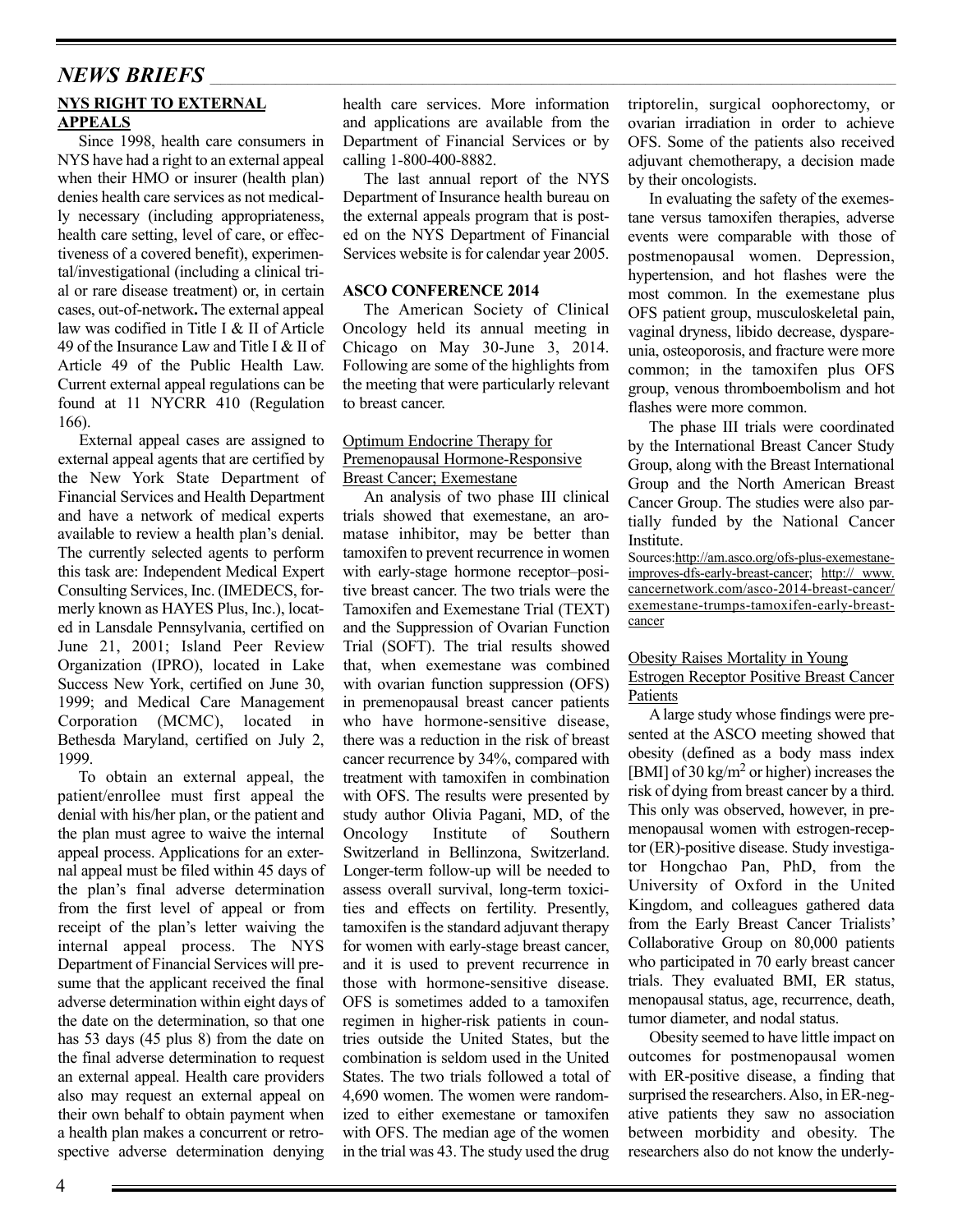ing mechanism to explain the association and acknowledge that the study did not prove a cause-and-effect link.

One physician commenting on the study noted that it is likely that increased body mass affects tumor biology, including tumor proliferation, increased angiogenesis, and cell survival. It may also be that factors relating to treatment could have contributed to poor outcomes, e.g., obese patients are often underdosed for chemotherapy, with dose calculated based on calculated BSAs [body surface areas] rather than actual BSAs. These dose reductions have been associated with worse outcomes. Sharon H. Giordano, MD, MPH, of The University of Texas MD Anderson Cancer Center, provided these comments. She further noted other aspects of the trial: the non-randomized nature of the trial may have contributed to an imbalance in baseline characteristics; there was no adjustment for race and/or ethnicity, factors which could have affected the metabolic activity and outcomes in the study population; and the pooled analysis of women choosing to participate in clinical trials may also represent a selection bias because patients who participate in clinical trials, she said, tend to be younger, better educated, and healthier, and so the results may not reflect the general population.

But doctors seem to agree that all patients need to be counseled about losing weight and having a healthy lifestyle because obesity has been linked to other detrimental effects on health. In fact, ASCO president Clifford A. Hudis, MD, FACP, has said, "But any way we look at this, obesity is slated to replace tobacco as the leading overall modifiable risk factor for cancer." Dr. Hudis added, "We are going to have to tackle this from a public health point of view."

Source: http://www.medscape.com/viewarticle/ 825267; http://am.asco.org/obesity-contributeshigher-mortality-among-premenopausal-womener-breast-cancer

Insulin Resistant Metastatic Breast

Cancer Patients Fare Worse

Study findings were presented at the

ASCO meeting to the effect that metastatic breast cancer patients with insulin resistance have a significantly worse prognosis. This was found even after adjustments were made for other prognostic factors such as age, endocrine status of tumor, visceral disease, and body mass index. The study was conducted by Alessandra Gennari, MD, PhD, of the National Cancer Research Institute in Genoa, Italy, and colleagues and followed 87 women with metastatic breast cancer. This would suggest that for this category of patient, alternative treatment strategies need to be considered. Gennari stated, "Insulin resistance is associated with a pro-inflammatory state that may be responsible for treatment failure. We must also consider that tissue insulin sensitivity may be different from overall insulin sensitivity… and that breast cancer tissues may also have different insulin sensitivity."

Source: http://www.cancernetwork.com/asco-2014 breast-cancer/insulin-resistant-metastatic-breastcancer-patients-fare-worse#sthash.2n68f6il.dpuf

### **SAVE THE DATE - NYU CANCER INSTITUTE CANCER EDUCATION SERIES**

Members are reminded of upcoming community talks, screenings and programs offered by the NYU Cancer Institute, listed below. These take place at the NYU Langone Medical Center, NY, NY, unless specified otherwise.

July 16, 5:30 pm - Cancer Survivorship Lecture Series Journaling and Creative Writing

July 24, 5:30 pm - Prostate Cancer Education Series – Genetic Screening

Sept 17, 5:30 pm - Cancer Survivorship Lecture Series

Sept. 18, 5:30 pm- Prostate Cancer Education Series

For additional information and future postings, please visit www.NYUCI.org. To RSVP, which is required, please call 212.263.2266 or e-mail NYUCIcommunityprograms@NYUMC.org. You may also reserve online. Prior programs are available for viewing on the medical center's YouTube channel at YouTube.com/nyulmc.  $\_$  , and the set of the set of the set of the set of the set of the set of the set of the set of the set of the set of the set of the set of the set of the set of the set of the set of the set of the set of the set of th

### **SAVE THE DATE - KOMEN RACE FOR THE CURE**

JALBCA Team co-leaders for the 2014 Susan Komen 5K Walk/Run Race for the Cure in Central Park, NYC will again be Hon. Shirley Werner Kornreich and Sandy Lespinasse. JALBCA thanks both Judge Kornreich and Sandy for their continued leadership and assistance in organizing our team for this annual event. To sign-up for the JALBCA team, please go to the Komen site online and register for the JALBCA team.

> Susan Komen Race for the Cure Join Team JALBCA September 7, 2014

## $\_$  , and the set of the set of the set of the set of the set of the set of the set of the set of the set of the set of the set of the set of the set of the set of the set of the set of the set of the set of the set of th **SAVE THE DATE - 19th ANNUAL ELLEN'S RUN**

Time: 9:00 a.m. Date: Sunday, August 17, 2014 Location: Southampton Hospital/Parrish Hall on Herrick Road Race Day Registration: 7:30-8:30 am

For more information or to pre-register and download application to register, go to http://ellensrun.org, or call 631.907.1952 or 212.940.0916